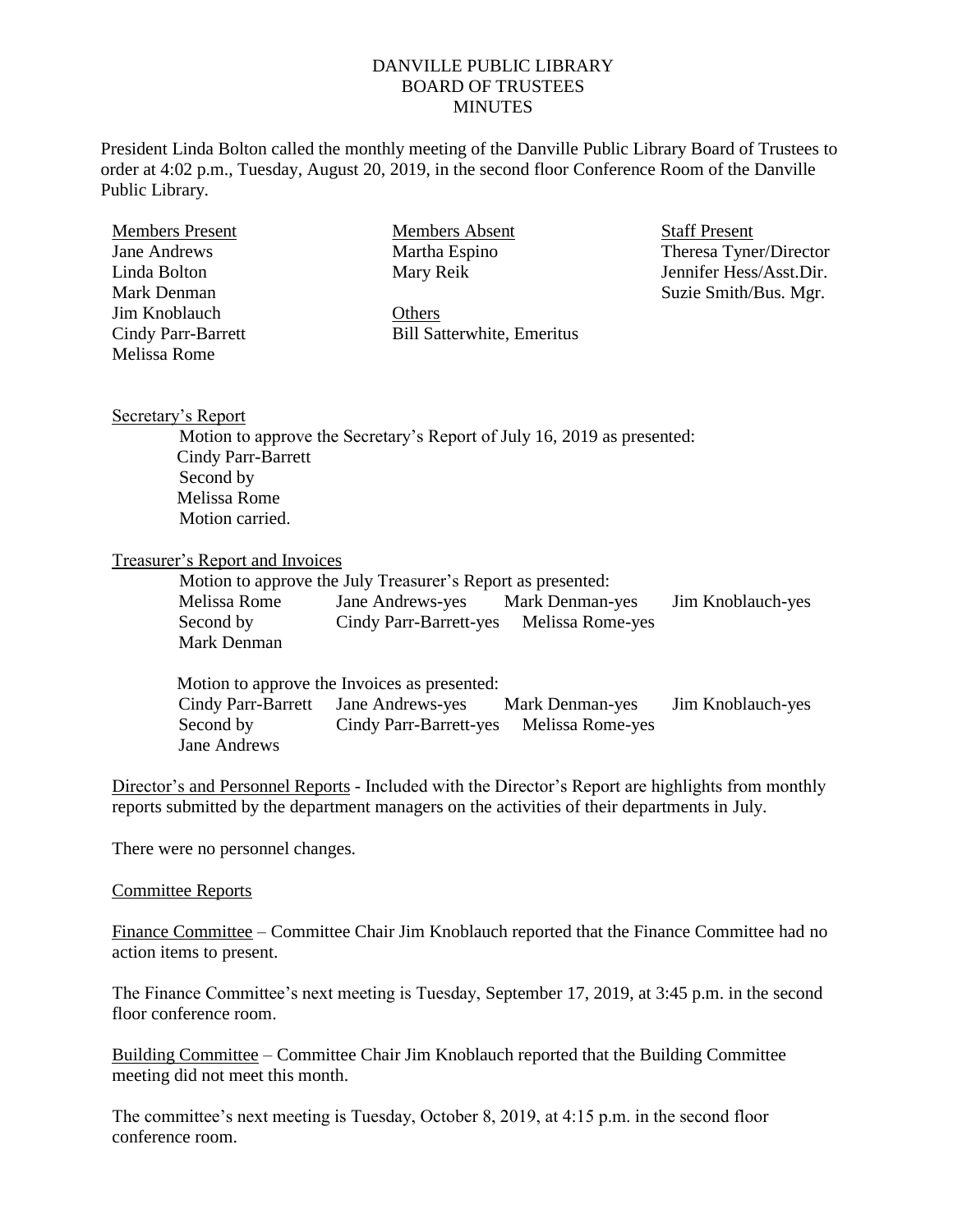Page 2 August 20, 2019 Board Minutes

Policy Committee – Committee Chair Cindy Parr-Barrett reported that the committee had four actions items to present, which were approved:

That the Danville Public Library Board approve revising Code 5211: Classification System, Administration, Library Director by adding "Open Meetings Act designee" to the list of tasks.

Motion to approve as presented: Melissa Rome Second by Jane Andrews Motion carried.

That the Danville Public Library Board approve revising Code 1661: Library Director Search Committee in order to bring it in line with other library committee codes and to broaden the possible participants.

Motion to approve as presented: Jim Knoblauch Second by Melissa Rome Motion carried.

That the Danville Public Library Board approve the suggested changes to Codes 3580 and 3581:

- Change the name of Code 3580: Computer Use to Code 3580: Public Computer and Internet Access
- Move the text from Code 3581: Internet Resources to Code 3580: Public Computer and Internet Access
- Change the name of Code 3581: Internet Resources to Code 3581: Website Patron Privacy Motion to approve as presented: Mark Denman Second by Jane Andrews Motion carried.

That the Danville Public Library Board approve adding Code 3581: Website Patron Privacy.

Motion to approve as presented: Jane Andrews Second by Melissa Rome Motion carried.

The Policy Committee's next meeting is Tuesday, September 10, 2019, at 4:15 p.m. in the second floor conference room.

Technology Committee – The Technology Committee had no action items to present. The committee has no scheduled meetings at this time.

Danville Library Foundation - Executive Director Sabrina Henriques delivered invitations to the next Night of Enchantment gala event, held on September 14, with the Cover Girls once more engaged for the evening.